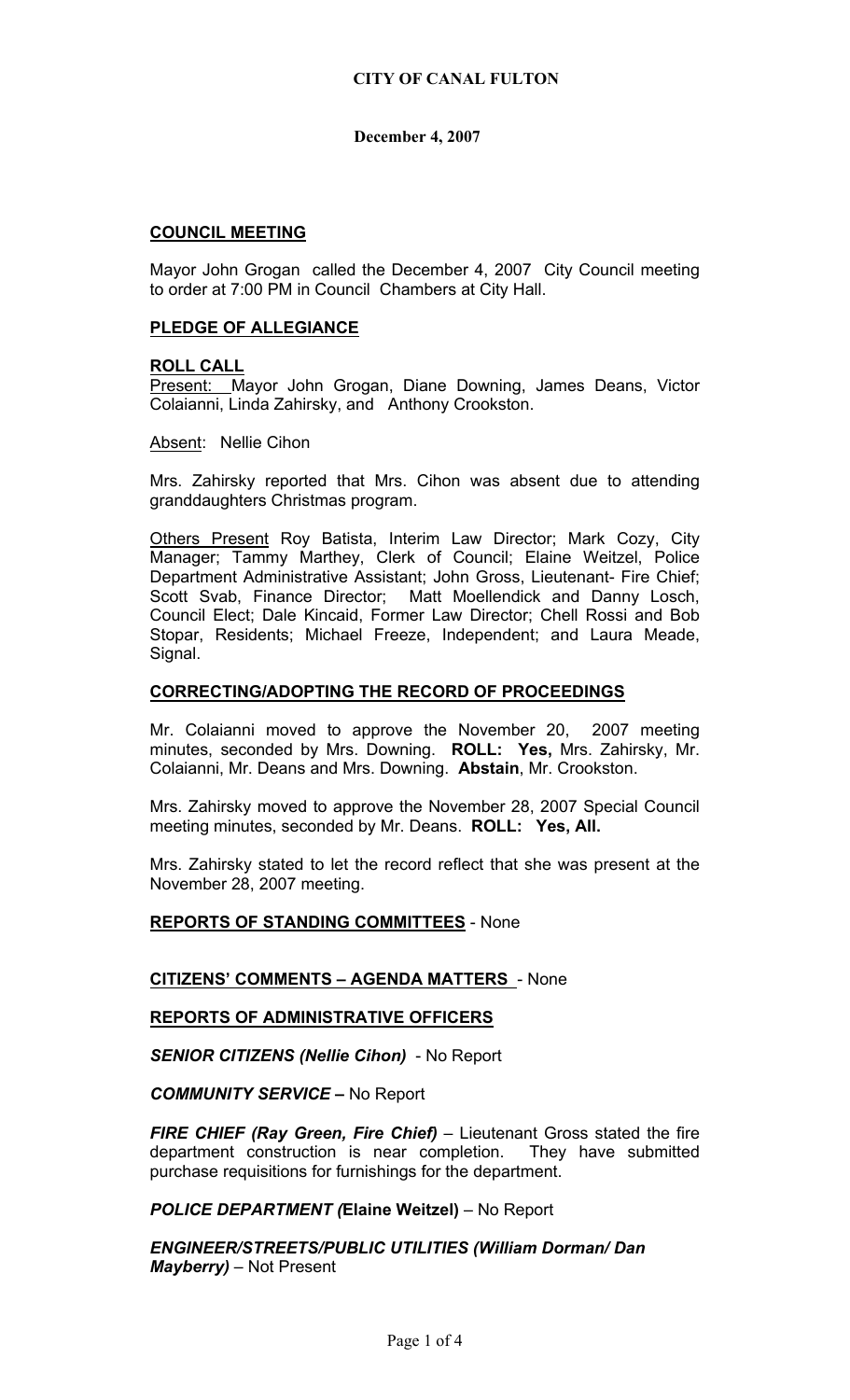*FINANCE DIRECTOR (Scott Svab)*: Mr. Svab stated he has included the purchase orders for the fire department furnishings in a separate packet. The telephone system and PRI lines that were approved at Saturday, December 1<sup>st</sup>, the lines and system will be updated in approximately four to six weeks.

Mrs. Downing asked Mr. Svab if the Canalway Center was included in this? He stated no, but he would check to see if they needed updated.

**CITY MANAGER (Mark Cozy) -** Mr. Cozy stated he had three meetings with the Department Heads regarding the Job Performance Evaluation Form and included their input on the form.

These evaluations for the employees are due by December 13, 2007.

Mr. Cozy reported that the City did not receive the grant for the High Street Culvert project. He stated he had reported at the December 1, 2007 meeting that we need to have the engineering done before we resubmit for the grant. He feels once this is done, we will receive the grant the next time. He distributed a list of those that did receive monies.

#### *REPORT OF MAYOR (John Grogan)*

Mayor Grogan stated the reason the purchase orders are on the agenda for tonight is they opted to remove them from the original construction contract. They felt the City would be able to get better prices on the necessary items. The Fire Department has been bargain shopping and have been able to save significant money.

#### *PARKS & RECREATION BOARD (Fred Fleming)* – Not Present

#### *LAW DIRECTOR (Roy Batista, Interim)*

Interim Law Director Batista stated he had met with North Canton and discussed with them the financial issues with Plain Township regarding the formation of Hoover Township. He stated he will provide Council with a preliminary report and may suggest that they table Resolution 26-07 at the next meeting.

#### **THIRD READINGS** - None

#### **SECOND READINGS**

**Resolution 26-07:** A Resolution Authorizing the Mayor to Formally Petition the Stark County Board of Commissioners for the Change of Township Lines, By Forming a New Township Co-Existent with the Territory of the City of Canal Fulton. **Stands as Second Reading**

#### **FIRST READINGS**

Ordinance 28-07: An Ordinance Amending Ordinance 03-07, and Providing for the Transfer of Funds Within Various Accounts for the Purpose of Paying Various City Obligations, and Declaring an Emergency. Mrs. Zahirsky moved to suspend the rules on Ordinance 28-07, seconded by Mr. Crookston. **ROLL: Yes, ALL**. Mrs. Zahirsky moved for passage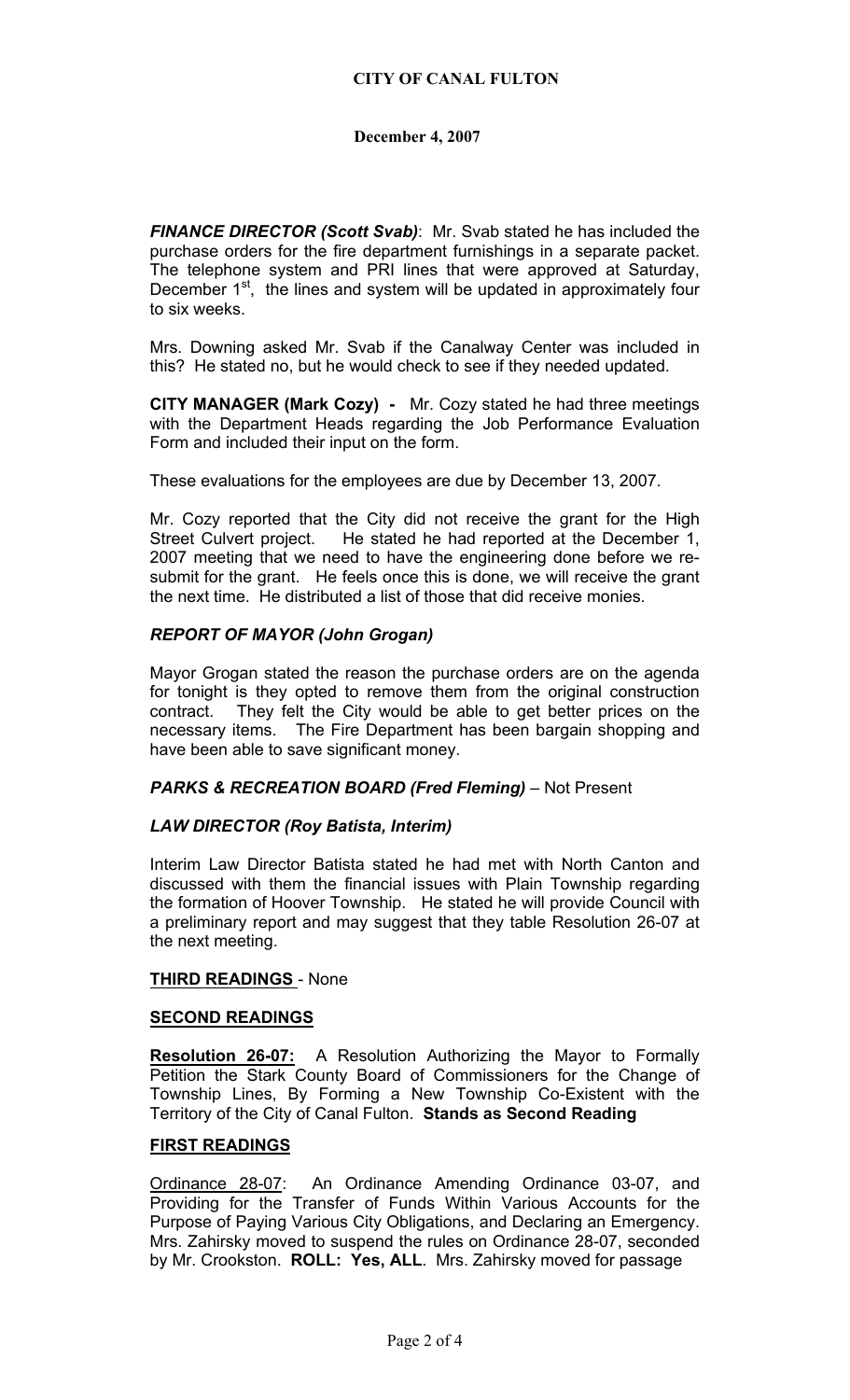of Ordinance 28-07 under suspension, seconded by Mr. Colaianni. **ROLL: Yes, ALL.** 

Ordinance 30-07: An Ordinance Establishing a Mayor's Court Within the City of Canal Fulton. **Stands as First Reading**

### **PURCHASE ORDERS & BILLS**

**P.O. 5063** to Cargill, Inc. for Road Salt from Stark County Purchasing Co-Op in the amount of \$5,000. Mr. Colaianni moved to approve P.O. 5063 in the amount of \$5,000, seconded by Mr. Deans. **ROLL: Yes, ALL**.

**P.O. 5061** to First Merit Bank for Street Improvement Bonds, Principal and Interest in the amount of \$12,390.00 Mrs. Zahirsky moved to approve P.O. 5061 in the amount of \$12,390.00, seconded by Mr. Crookston. **ROLL: Yes, ALL.** 

**P.O. 5071** to Ohio EPA for Water Renewal Permit for 2008 in the amount of \$3,928.32. Mr. Crookston moved to approve P.O. 5071 in the amount of \$3,928.32, seconded by Mr. Colaianni. **ROLL: Yes, ALL**.

**P.O. 5059** to CTI Environmental, Inc. for Fulton Landings and Schalmo Property Reimbursement of Engineering and Inspections Fees. Mr. Colaianni moved to approve P.O. 5059, seconded by Mr. Deans. **ROLL: Yes, ALL.** 

**P.O. 5065** to Home Appliance Company for Washer, Dryer and Small Appliances for New Fire Station in the amount of \$3,000.00. Mr. Crookston moved to approve P.O. 5065 in the amount of \$3,000.00, seconded by Mrs. Downing. **ROLL: Yes, ALL**.

**P.O. 5066** to Office Max for Office Chairs and Training Room Tables for Fire Station in the amount of \$8,200.00. Mr. Colaianni moved to approve P.O. 5066 in the amount of \$8,200.00, seconded by Mrs. Downing. **ROLL: Yes, ALL**.

**P.O. 5064** to Dell Marketing L.P. for Computers for Fire Station in the amount of \$6,000.00. Mrs. Zahirsky moved to approve P.O. 5064 in the amount of \$6,000.00, seconded by Mr. Colaianni. **ROLL: Yes, ALL**.

Lieutenant Gross stated this is for 5 computers plus the server.

**BILLS:** None. They were presented at the December 1, 2007 Special Council meeting.

# **OLD/NEW/OTHER BUSINESS**

2008 Liquor License Renewals: There weren't any objections to any of the renewals.

# **REPORT OF PRESIDENT PRO TEMPORE (Linda Zahirsky)**

Mrs. Zahirsky stated she would like to reminisce about the progress she has seen in the City since she joined Council twelve years ago.

She stated there have been: 4 Mayors; 4 Village/City Administrators; 4 Finance Directors; 2 Law Directors and 1 Interim Law Director; 2 Police Chiefs; and 2 Fire Chiefs.